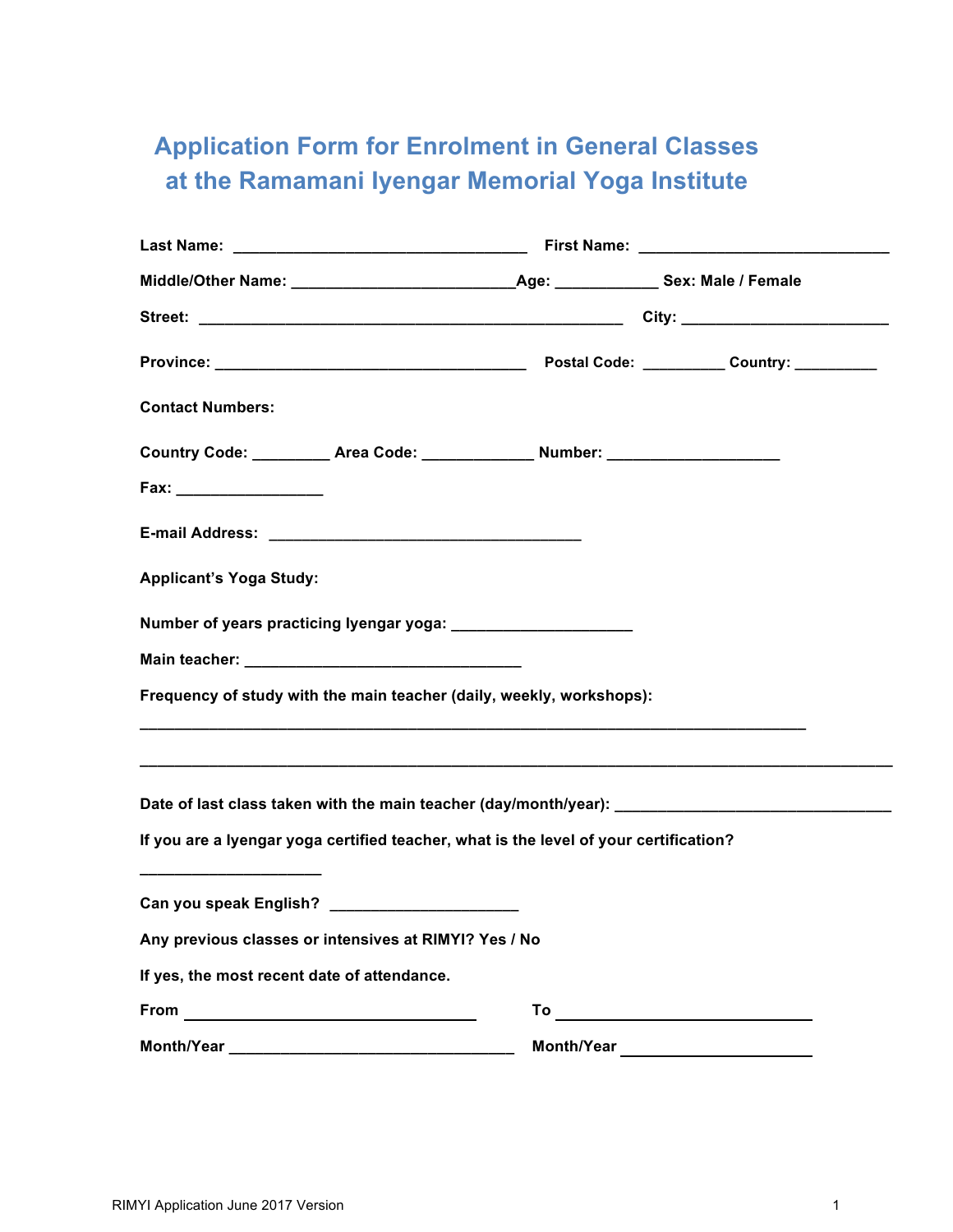**Registration Dates:**

- **Make three choices and number them according to preference (1, 2 and 3).**
- **Select for one or more years in advance of your application.**
- **Circle the month. If applying for a two-month attendance, circle both and identify them as one preference.**
- **( ) June Year \_\_\_\_\_\_\_\_\_\_\_\_\_\_**
- **( ) July Year \_\_\_\_\_\_\_\_\_\_\_\_\_\_**
- **( ) August Year \_\_\_\_\_\_\_\_\_\_\_\_**
- **( ) September Year \_\_\_\_\_\_\_\_\_**
- **( ) October Year \_\_\_\_\_\_\_\_\_\_\_**
- **( ) November Year \_\_\_\_\_\_\_\_\_**
- **( ) December Year \_\_\_\_\_\_\_\_\_**
- **( ) January Year \_\_\_\_\_\_\_\_\_\_\_**
- **( ) February Year \_\_\_\_\_\_\_\_\_\_**

**Applicant's Signature: \_\_\_\_\_\_\_\_\_\_\_\_\_\_\_\_\_\_\_\_\_\_\_\_\_\_\_\_\_\_\_\_\_\_\_\_\_\_\_\_\_\_\_\_\_\_\_**

Date:

Applicant: Initial here if you consent to having your Contact Information\* shared with other Canadian applicants going to RIMYI at the same time. If you do not consent, please leave this space blank.

(Note: exchanging contact information amongst those attending RIMYI at the same time assists applicants to connect with each other and to share information about accommodation, transportation, etc., but it is not required.)

\* "Contact Information" in this context means your name and email address.

## **(Note: See next page for Recommendation Form)**